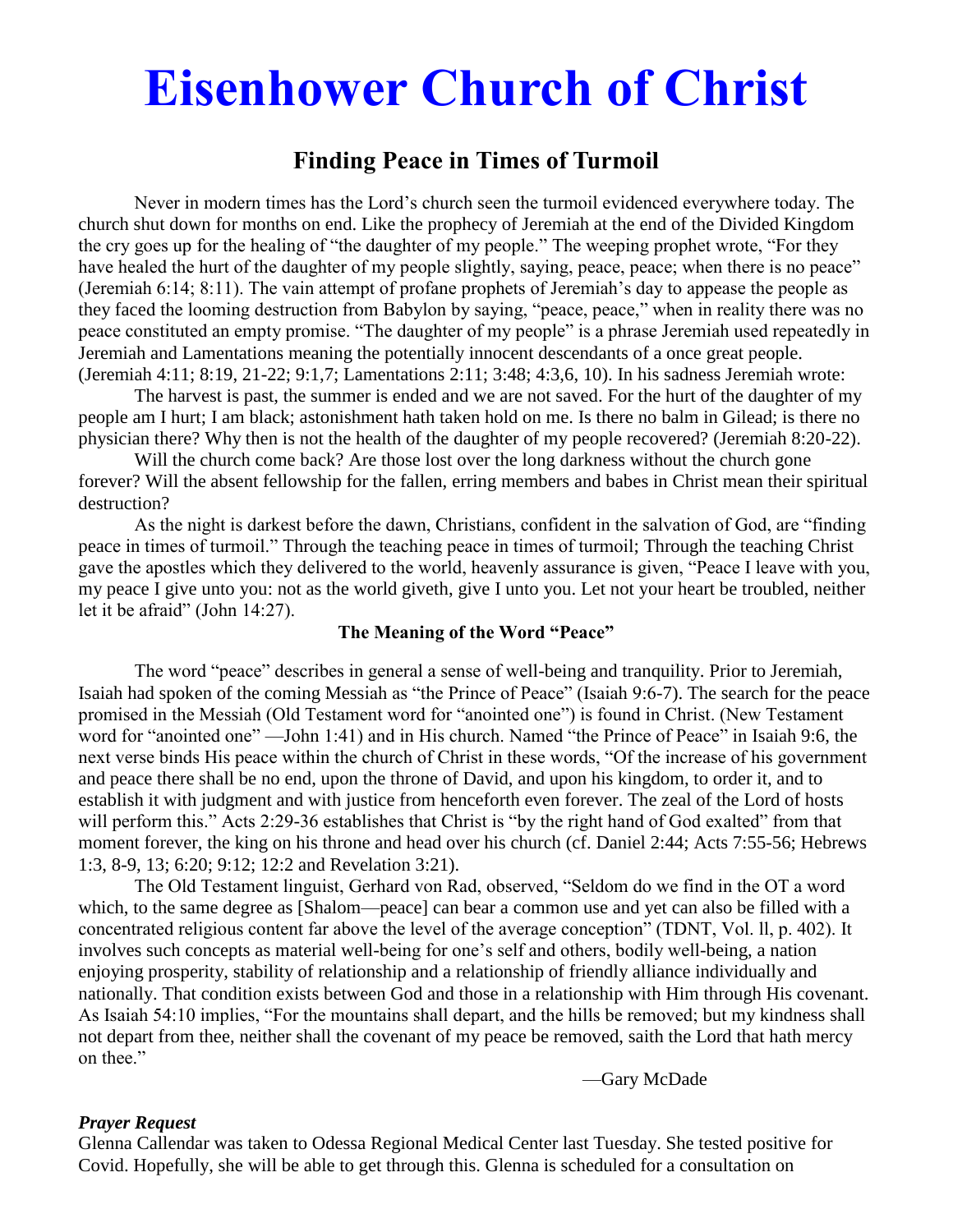Wednesday, February 2nd for the oblation procedure in Lubbock.

Mary Brown is having a problem with sciatic nerve pain on her right leg. She is in need of prayers.

Lon Howard (former member) suffered a stroke on Monday, January 24th. He had 99% blockage in one Carotid artery and 85% blockage in the other one. Lon will have a surgical procedure done in Austin. Please keep him in your prayers.

Jurlean Warren was diagnosed with the Covid virus last week. She was having a rough time breathing.

Saya Benavides, Cesar and Rosalinda's daughter, was diagnosed with Covid last week. She is recuperating at home.

Both Cathy and Daniel Eastwood tested positive for Covid. They are in quarantine at home.

Bill & Vickie Ryan were being treated for bronchitis last week. They are doing a little better.

David Ryan was sick with a sinus infection last week.

Charles Wood is still having some breathing problems from bronchitis. Continue to keep him in your prayers.

## *Concerns Update*

Jackie Rex underwent foot surgery last Saturday, but is still in renal failure. She needs prayers.

# *Prayer List*

Dr. Hank Abrams; David Alaniz; Rudy Alaniz; Wayne Anderson; Betty Branson; Bill and Mary Brown; Glenna Callendar; LaDonna Chism; Ray Cone; Dana Erwin; Hattie Gilmore; Hugo Grijalva; Doug Guynn; Rosanna Herrera; Tiffany Horton; Elaine Huntington; Alex Martinez; Ora McAfee; Glenna (Callendar) McCarty; Melissa Moore; Juan & Estella Morolez; Julie Munoz; Cain Pilgrim; Bruce & Trina Plyler; Chasidy Rayos; Jackie Rex; Carlos Reyes; Daniel Reyes; Lisa Salas; Benny & Lajanna Simms; Marilyn Upshaw; Terresia Weaver; Lisa Wells; Janet Wesson; Charles Wood; John Wood.

*Eisenhower's Shut-ins* - Dusty and Kathy Marshall; Glenna McCarty; Jackie Rex; Janelle Shirley and Marilyn Upshaw Youth Bible

*Bible Quiz Question* ... (Question) How long did it take Nehemiah to rebuild Jerusalem's wall? (Nehemiah 6:15)

Last Week's Ouiz Answer... (Multiple Choice) The Old Testament event that foretold Jesus' crucifixion on the cross was (b) Moses' lifting up the serpent in the wilderness. In the wilderness, when the Israelites were dying from poisonous snake bites, God provided deliverance by means of a brass serpent lifted high on a pole where all who looked on it were safe (Numbers 21:6-9). In Christ, God provides deliverance from sin for all who look in faith upon His sacrifice on the cross.

## *Events*

Watch "In Search of the Lord's Way" Sunday mornings at 7:30 am on KWES TV 9.

# *Thank You*

Thanks to everyone for the card and prayers. It meant a great deal to me. Mike McKnight